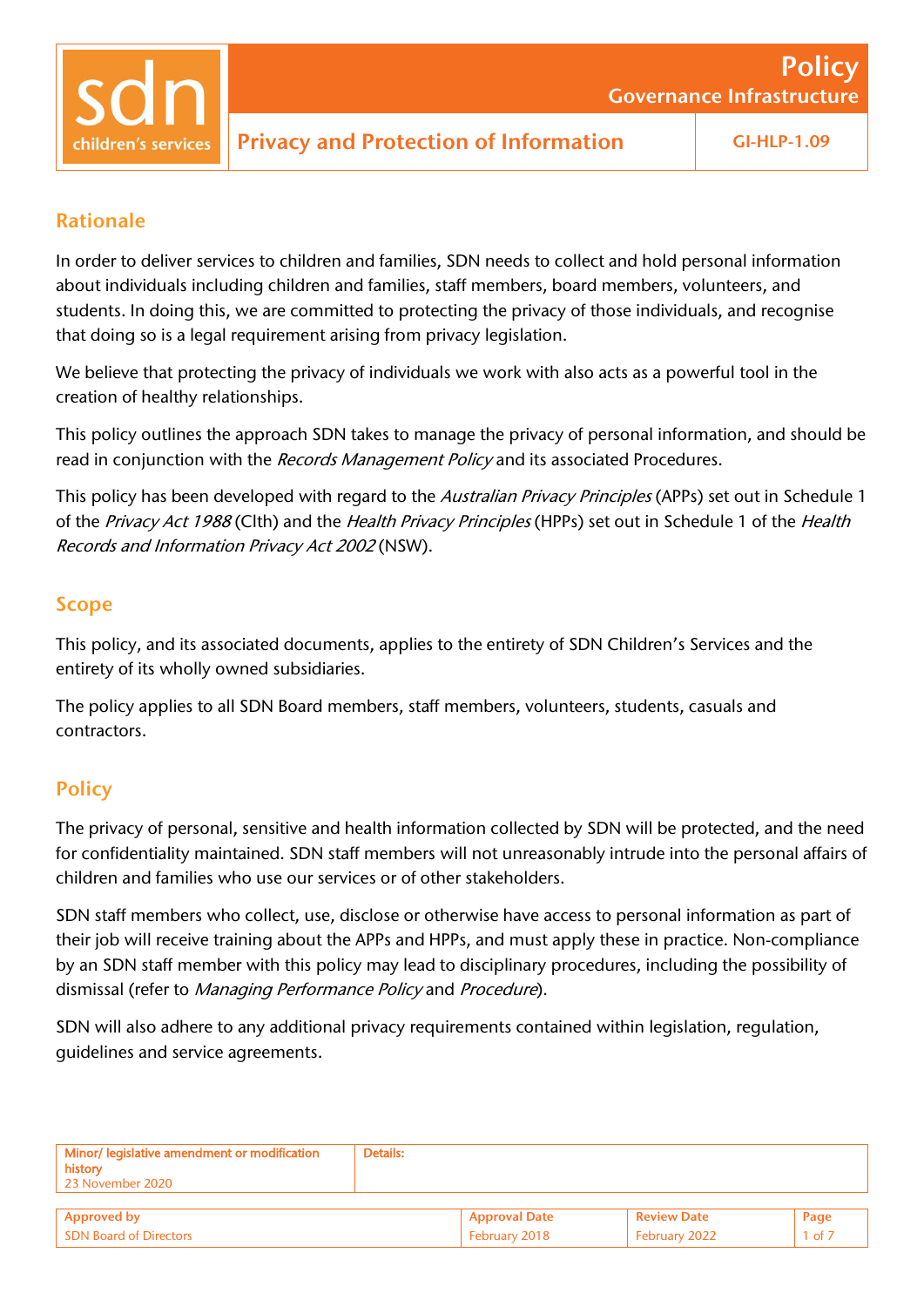# Types of information collected

SDN staff members may collect and keep personal, sensitive and health information about individuals to provide an effective service to a child, family or another service. We may collect this directly by asking the individual for this information, indirectly through their participation in an activity we have organised or are involved with, or it may be provided to us from a referring body. SDN will only collect and use personal, sensitive or health information that is relevant and necessary for us to undertake our work. Information will be collected lawfully, and SDN will take all reasonable steps to make sure the information we collect and keep is accurate, complete, up to date, and relevant.

The following are the types of information SDN may collect and keep about individuals including but not limited to:

- name and address
- family information such as information about marital status, family relatives, and emergency contacts
- personal information including age and cultural background
- medical history, including health services previously provided or to be provided
- financial information
- photograph or image
- video
- audio recording
- information about particular family circumstances that are relevant to our work
- written developmental records
- case plans
- a history of contact or correspondence with that individual and copies of correspondence
- details of internal investigations
- reference checks for employment.

Where possible and practicable, individuals will be allowed to remain anonymous or use a pseudonym. An example will be providing feedback on a service, or accessing the SDN website for information. In general, however, we will need to know an individual's name, contact information and information about the purpose of the contact in order to respond to that person.

#### How we collect information

Unless SDN is authorised by or under an Australian law or it is unreasonable or impracticable to do so, information will be collected directly from the individual concerned, or where children are concerned, from the child's parent or guardian. The information specifically collected will vary depending on the service or services the individual is using and the requirements of those services.

| <b>PRIVACY AND PROTECTIONOF INFORMATION POLICY</b> |                      | GI-HLP-1.09        |                 |
|----------------------------------------------------|----------------------|--------------------|-----------------|
| <b>Approved by</b>                                 | <b>Approval Date</b> | <b>Review Date</b> | Page            |
| <b>SDN Board of Directors</b>                      | February 2018        | Februarv 2022      | $2 \text{ of }$ |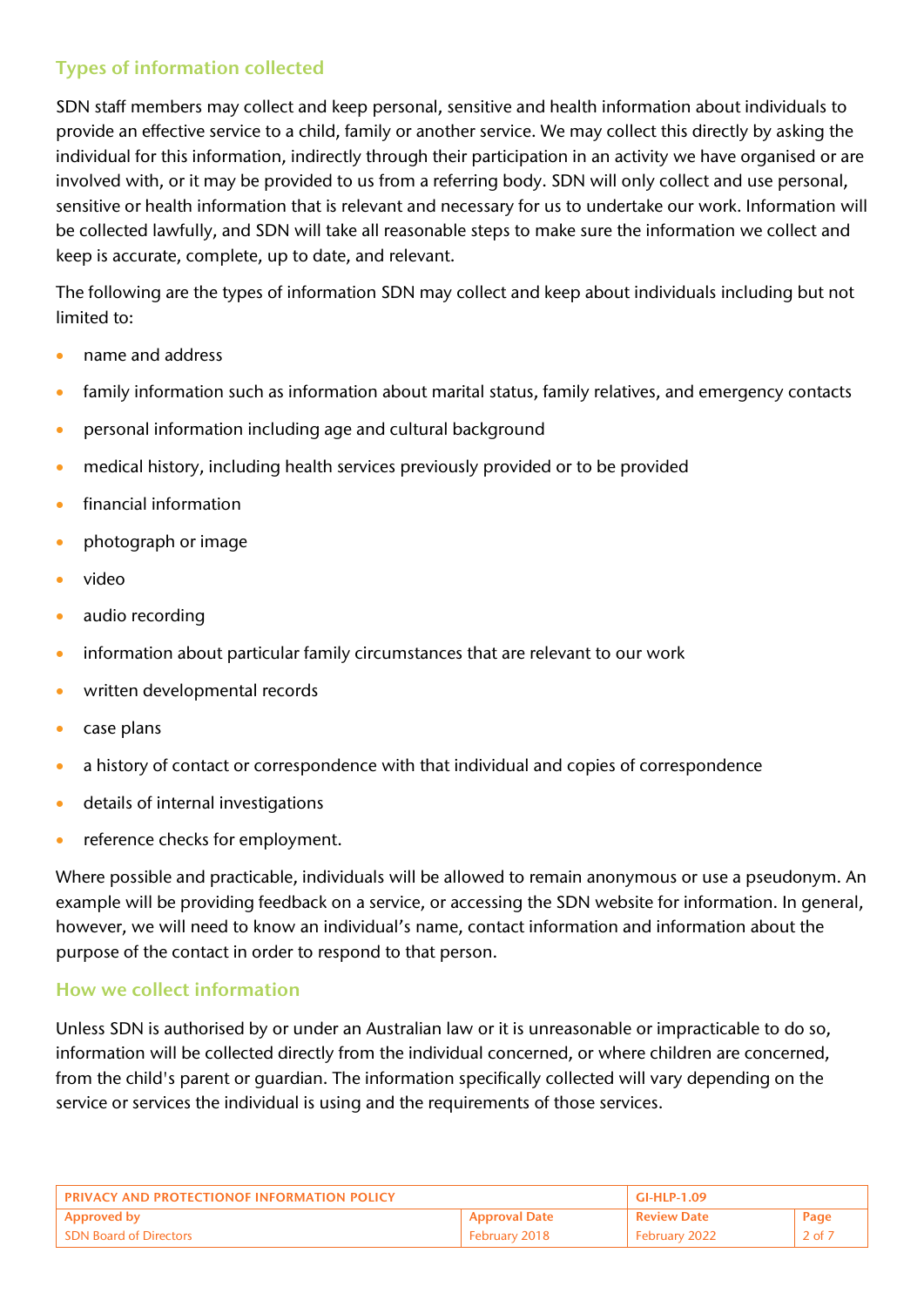Where it is reasonable in the circumstances to do so, individuals from whom SDN is collecting personal, sensitive or health information will be provided with a collection notice (either before, at the time or as soon as reasonably practicable after collection) informing the individual of the following:

- the identity and contact details of SDN
- whether the collection of the personal information is required or authorised under an Australian law or court/tribunal order
- what information will be collected
- why the information will be collected
- the main consequences (if any) for the individual if all or some of the personal information is not collected by SDN
- what types of individuals, organisations or other agencies SDN usually discloses personal information to
- the right of the individual to access their personal information and ask for it to be corrected
- how the individual may complain about a breach of the APPs and how SDN will deal with such a complaint
- whether SDN is likely to disclose the personal information to overseas recipients, and if so the countries in which it may do so.

## How we deal with personal information

Information collected for a particular purpose will only be used for that purpose or a related purpose, unless we have specific consent for another use or SDN is authorised to use the information for another purpose under the APPs or HPPs.

SDN may use personal information for the purpose of direct marketing where the personal information was collected from the individual and the individual would reasonably expect SDN to use the information for that purpose, or where the individual has consented to the use of the personal information for that purpose or it is impracticable to obtain that consent. In such instances, SDN will provide a simple means using the language, mode of communication and terms that the family is most likely to understand to request not to receive direct marketing communications in the future (e.g. an unsubscribe functionality in an email or a number that the individual can call to be removed from the direct marketing database).

SDN may also, from time to time, contact individuals for the purposes of keeping them informed about SDN's work or requesting feedback.

The length of time that information will be kept and the disposal method will be defined in the Records Retention Schedule under the Records Management Policy.

SDN may assign an identifier (a code or number) to records for the purposes of managing the information internally and if it is reasonably necessary to do so. We will not use any identifier that has been assigned by another agency or government department, for example, Medicare numbers or Centrelink CRNs. SDN will not provide this identifier to organisations or individuals outside SDN.

| PRIVACY AND PROTECTIONOF INFORMATION POLICY |                 | GI-HLP-1.09        |                       |
|---------------------------------------------|-----------------|--------------------|-----------------------|
| Approved by                                 | ' Approval Date | <b>Review Date</b> | Page                  |
| <b>SDN Board of Directors</b>               | February 2018   | February 2022      | $3$ of $\overline{7}$ |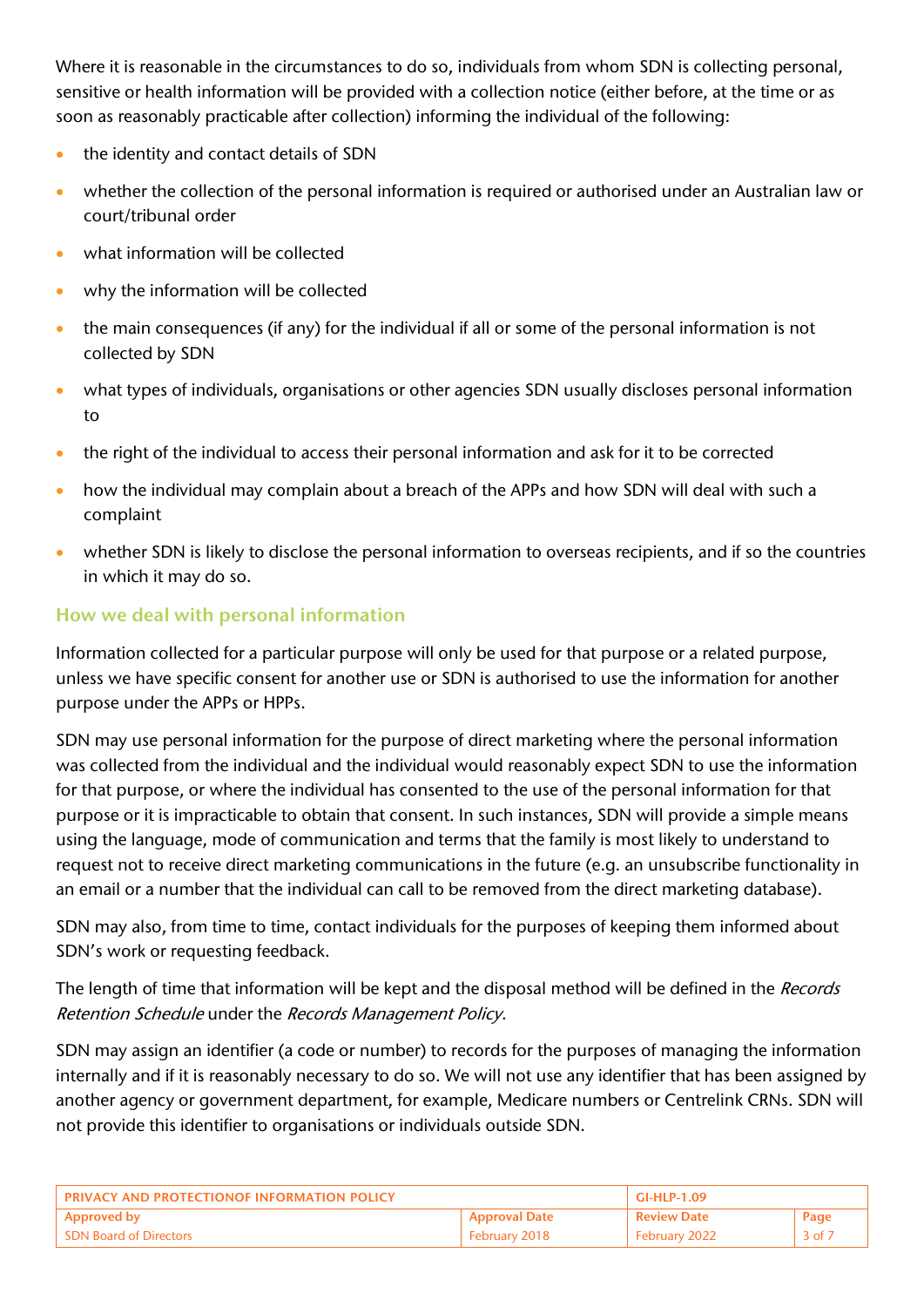## Consent of the individual

SDN will collect information directly from the individual concerned, unless it is unreasonable or impractical to do so. For example, information may be collected from a parent, guardian or carer in the case of a child or an individual who lacks the capacity to provide this information.

If SDN otherwise collects personal, sensitive or health information about an individual from someone other than the individual, for example a referring organisation, then SDN will advise the individual using the language, mode of communication and terms that the family is most likely to understand that they have collected the information; under what circumstances, and how it will use the information.

Individuals will have the right to not provide personal, sensitive or health information. However, if personal, sensitive or health information that SDN requires is not provided, then SDN may not be able to perform the services it has been asked to provide. Information will not be collected if the individual does not consent to the collection.

The exceptions to this will be if SDN is expressly allowed under sub-clause 3.4 of APP 3, including if we are required or authorised by or under an Australian law or a court or tribunal order, or as permitted under section 16A of the Children and Young Persons (Care and Protection) Act 1998.

### How we hold information

SDN will take all reasonable steps to ensure information we collect is relevant, accurate, up-to-date, and complete.

SDN may store information electronically, for example in a secure database, as well as in hard copy. We destroy or delete information in a secure manner once it is no longer required either by law or operationally. This personal, sensitive or health information is stored on servers located in Australia.

SDN will store personal, sensitive and health information securely, protect it from misuse, interference and loss, protect it from unauthorised access, modification or disclosure, not keep it longer than necessary, and dispose of it appropriately or de-identify it.

The SDN Records Management Policy and associated procedures set out how we manage particular types of records and ensure we comply with the various legislative requirements.

## Collecting information online and through email

SDN has a public website, [www.sdn.org.au,](http://www.sdn.org.au/) and manages social media accounts. Where our website allows an individual to make comment or give feedback, SDN may collect name and contact details in order to respond, but the information will not be used for any other purpose.

SDN collects email addresses and, if provided, other contact details when someone subscribes to our email lists. We only use this information for the purpose of sending regular updates on the activities of SDN, and to administer the lists. We use third party email services such as MailChimp and this contact information may be held on a secure server that is not located in Australia. Individuals may opt out of these lists at any time.

| <b>PRIVACY AND PROTECTIONOF INFORMATION POLICY</b> |                      | GI-HLP-1.09        |      |
|----------------------------------------------------|----------------------|--------------------|------|
| <b>Approved by</b>                                 | <b>Approval Date</b> | <b>Review Date</b> | Page |
| <b>SDN Board of Directors</b>                      | February 2018        | February 2022      | 4 of |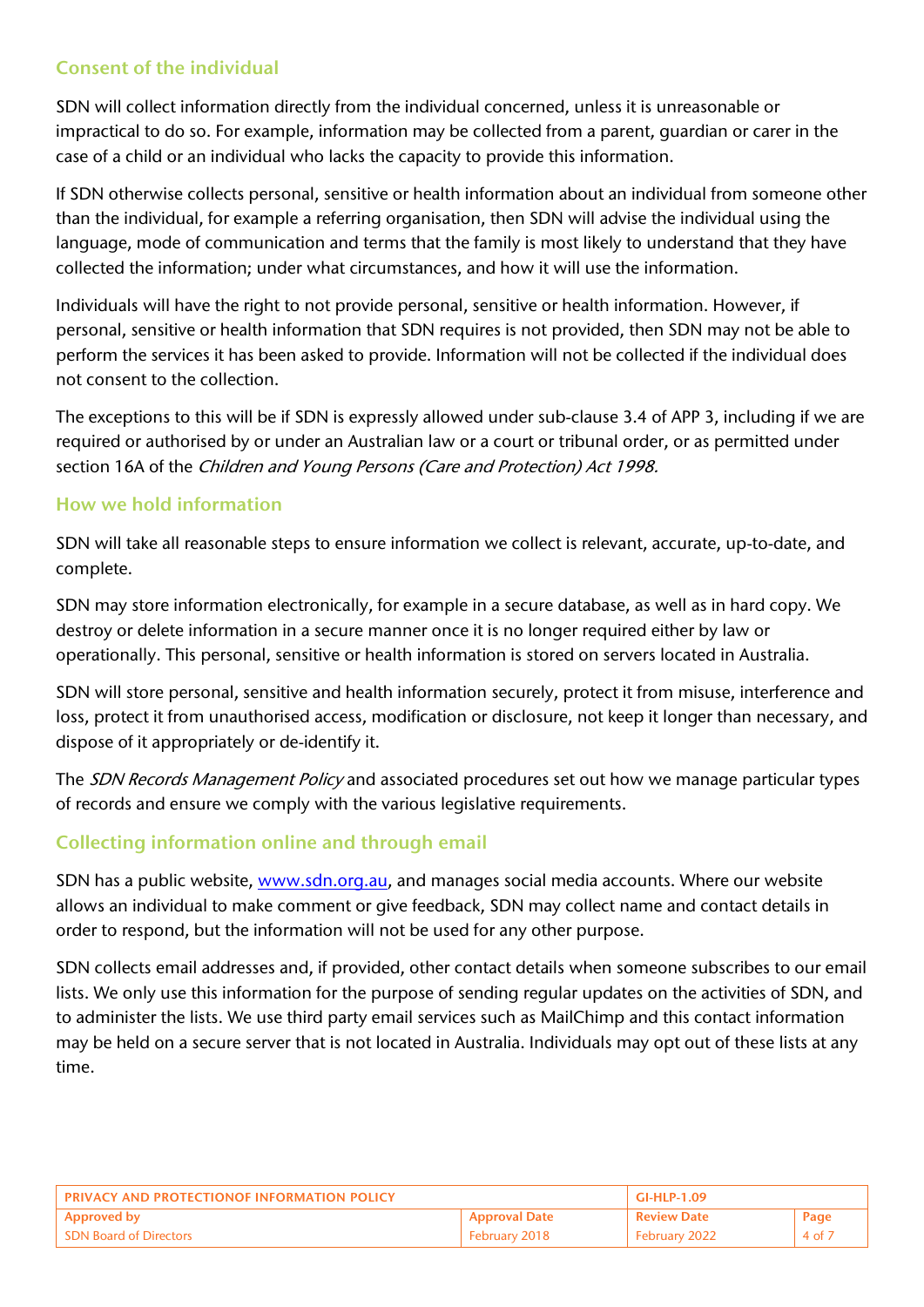## Individuals accessing their personal information

Individuals have the right to ask for access to personal information that we are holding about them, and we will give access to that information within a reasonable period.

Individuals also have the right to ask us to correct any personal information we are holding about them.

An exception to this will be if it would not be lawful to grant access to the information, if giving access would have an unreasonable impact on the privacy of others, pose a serious threat to the health or safety of others, or any other exceptions listed under APP 12.

Any requests received from a third party operating on behalf of an individual to access or correct personal information held by SDN must be passed on to and dealt with by the SDN Privacy Officer (email: [privacy@sdn.org.au\)](mailto:privacy@sdn.org.au) using the Request for Access to Personal Information Form.

#### Fee for access

SDN reserves the right to charge fees for supplying access to personal information, but a fee for lodging a request will not be charged. SDN will contact the requesting individual to discuss whether charges will apply to the request. If the fee is deemed necessary, provision of the personal information requested would be conditional upon the fee being paid.

### Notifiable Data Breaches Scheme

The Notifiable Data Breaches Scheme under the Privacy Act 1988 requires SDN to respond to data breaches where personal information held by SDN is subjected to unauthorised access or disclosure. Our Data Breach Response Procedure outlines the relevant processes and procedures to be followed should SDN experience a data breach.

SDN must submit a notifiable breach statement to the Australian Information Commissioner for any data breach that is likely to result in serious harm to any of the individuals to whom the information relates. The statement will include our name and contact details, a description of the data breach, the type of information involved in the data breach, and what steps SDN recommends that individuals take in response to the data breach. SDN will notify any affected individuals about the contents of this statement.

### **Complaints**

Complaints regarding the handling of personal, sensitive or health information will be forwarded in writing to the SDN Privacy Officer, and will be handled according to the APPs or the HPPs, as is appropriate.

### Disclosing personal information to other agencies

Personal, sensitive or health information will only be disclosed for the purposes for which it was collected, unless SDN is authorised to disclose that personal information for another purpose under the APPs or HPPs or permission is granted by the individual concerned.

Information can only be disclosed following receipt of written consent (which may be on paper or through an online form) from the person who provided the information. SDN will not disclose an individual's personal, sensitive or health information to another individual, agency or organisation unless permission is granted to do so.

| <b>PRIVACY AND PROTECTIONOF INFORMATION POLICY</b> |                      | GI-HLP-1.09        |      |
|----------------------------------------------------|----------------------|--------------------|------|
| <b>Approved by</b>                                 | <b>Approval Date</b> | <b>Review Date</b> | Page |
| <b>SDN Board of Directors</b>                      | February 2018        | February 2022      | 5 of |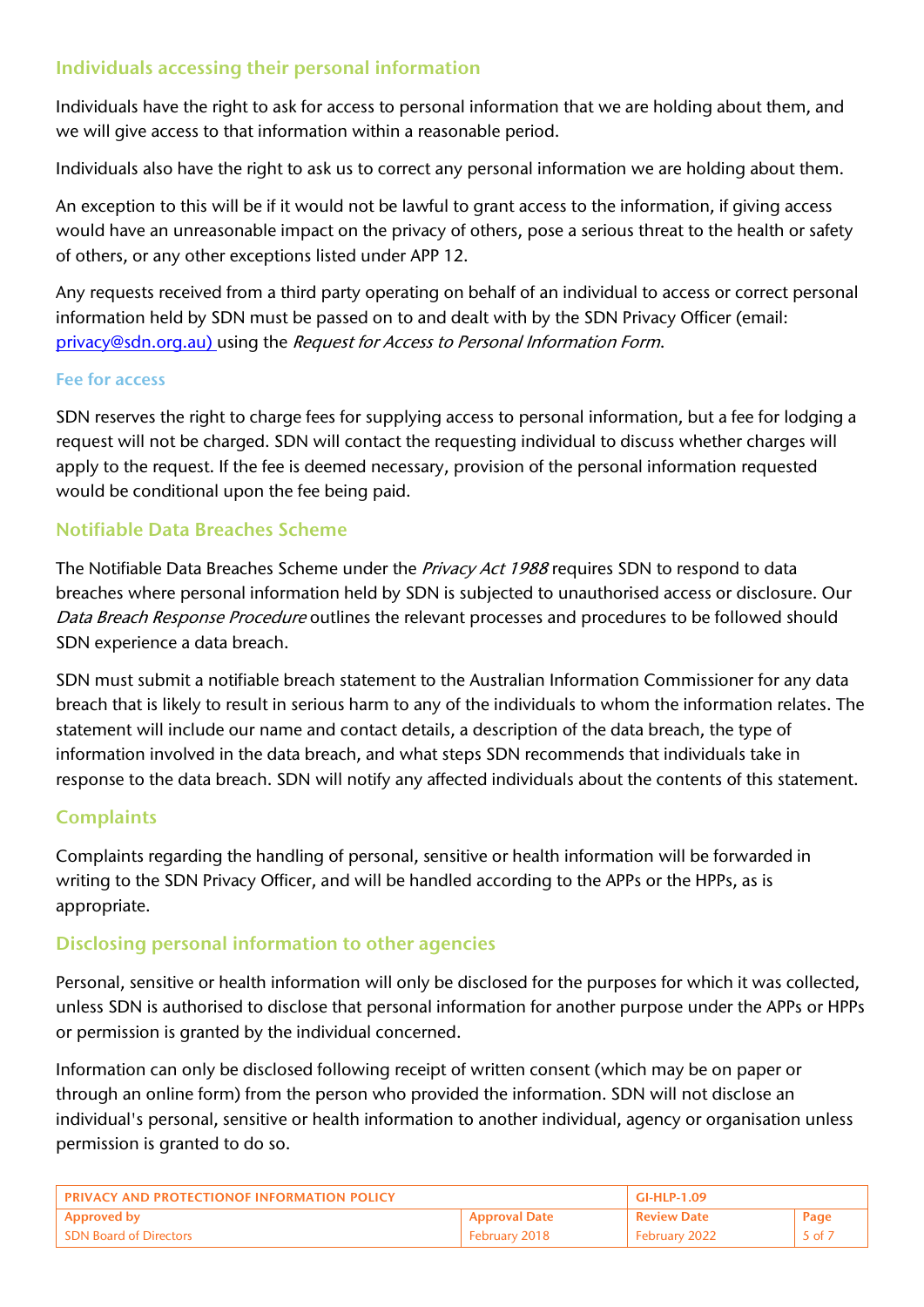The exceptions to this are if SDN is legally compelled to disclose information, or when legislation allows for exchange of information for the protection of the safety and wellbeing of an individual. In these instances, SDN will make a written note of the use or disclosure of this personal, sensitive or health information.

### Transferring information overseas

SDN will not transfer personal information about an individual to someone in a foreign country unless SDN is legally required to do so or permitted to do so under the APPs or HPPs. Some information may be collected and held overseas by third party sites as a result of online and email activities.

## Related SDN Documents

#### Policies

- GI-HLP-1.11: Social Media and Electronic Communications
- GL-HLP-1.12: Communicating with External Stakeholders
- GI-OP-1.13: Complaints Management
- GI-HLP-1.18: Research and Evaluation at SDN
- SD-HLP-2.02: Child Protection and Wellbeing
- HR-OP-3.08: Managing Performance
- IT-OP-6.01: IT Access and Usage
- IT-OP-6.03: Electronic Information Security
- IT-OP-6.04: Computing Devices
- LGL-HLP-8.03: Records Management

#### Procedures

- GI-PRO-1.13-01: Complaints Management
- GI-PRO-6.03-01: Information Security Risk Management (to be created)
- GI-PRO-6.03-02: Information Security Incident Management
- HR-PRO-3.08-01: Managing Performance
- IT-PRO-6.03-01: Data Breach Response
- IT-PRO-6.06-04: Transmissions of Electronic Data (to be created)

### Form/Template

- GI-FRM-1.09-01: Photo, Audio Recording and Video Consent Form
- GI-FRM-1.09-02: Photo, Audio Recording and Video Consent for Paid Models Form
- GI-FRM-1.09-:03: SDN Child and Parenting Program Consent Form

| <b>PRIVACY AND PROTECTIONOF INFORMATION POLICY</b> |                      | $GLHI P-1.09$        |        |
|----------------------------------------------------|----------------------|----------------------|--------|
| <b>Approved by</b>                                 | <b>Approval Date</b> | <b>Review Date</b>   | Page   |
| <b>SDN Board of Directors</b>                      | February 2018        | <b>February 2022</b> | 6 of 7 |